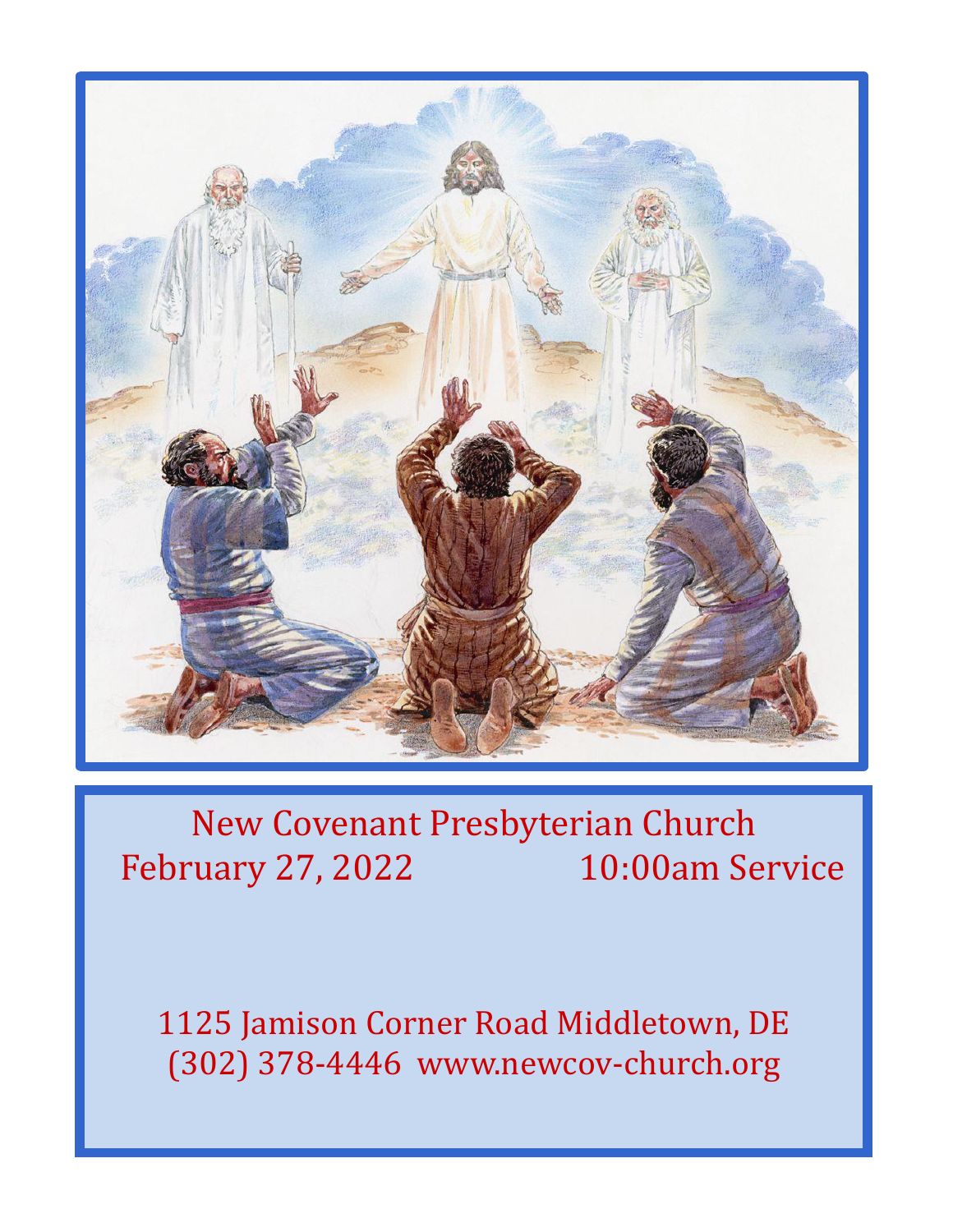# The Worship of God February 27, 2022 Transfiguration Sunday

#### **Welcome and Announcements** *Lay Leader: Alice Megonigal*

### **Sharing Our Vision**

### **Preparing Ourselves for Worship During the Musical Prelude …**



*In his wonder-filled book, This Sunrise of Wonder, Michael Mayne writes to his grandchildren: "If I could have waved a fairy grandfather's wand at your birth and wished upon you just one gift, it would not have been beauty, or riches, or a long life. It would have been the Gift of Wonder." He suggested that they set their sights not on success, but on a sense of AWE. That's what's going on at the Mount of Transfiguration. In this glimpse of glory, God tries to give the disciples the Gift of Wonder. Oh, that each of us might know AWE and WONDER!*

## Preparing to Meet God

#### **Call to Worship**

- L: Come up to me on the mountain.
- *P: A flame of fire bursts from the bush, but the bush is not consumed.*
- L: Come up to me on the mountain and wait.
- *P: We will turn aside and see this great sight, but why does this bush not burn?*
- L: Come up to me on the mountain, and I will show you the Way.
- *P: We shall take off our shoes, for the place where we stand is holy ground.*
- L: Behold, I have heard the crying of creation; I have seen her back groaning under her heavy burden. Rise, my dear people, and have no fear.
- *A: We shall climb up to God on the crown of the world, and the mountains and hills shall sing praises as we go.*

#### **Hymn # 1** *Holy! Holy! Holy! Lord God, Almighty*

*Holy, holy, holy! Lord God Almighty! Early in the morning our song shall rise to thee; Holy, holy, holy! Merciful and mighty! God in three persons, blessed Trinity.*

*Holy, holy, holy! All the saints adore thee, Casting down their golden crowns around the glassy sea; Cherubim and seraphim falling down before thee, Who wert, and art, and evermore shall be.*

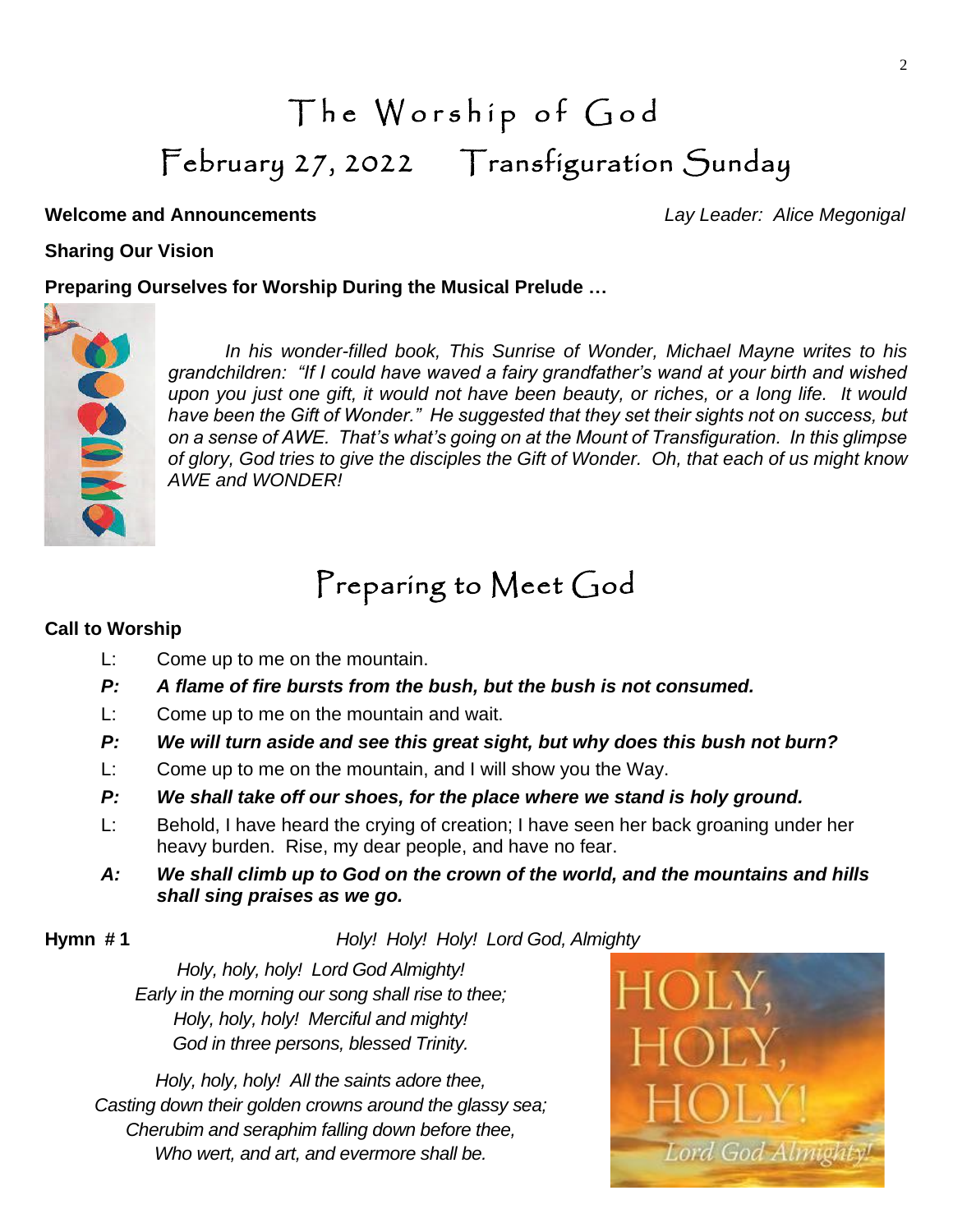*Holy, holy, holy! Though the darkness hide thee, Though the eye of sinfulness thy glory may not see, Only thou art holy; there is none beside thee Perfect in power, in love and purity.*

*Holy, holy, holy! Lord God Almighty! All thy works shall praise thy name, in earth and sky and sea; Holy, holy, holy! Merciful and mighty! God in three persons, blessed Trinity!*

#### **Prayer of Confession**

*We know about your glory, O God, but too often it is second-hand information, instead of our own personal experience. Forgive us when we have stayed at the foot of the mountain, when you would have lifted us up into your holy and loving presence. Revive us with the wonder of your glory, that we may be inspired by your holiness, and challenged to deeper commitment. Hear us, we pray, for Jesus' sake. And now, holy God, we turn to you in silent prayer to share our concerns and to seek your forgiveness………………………………………………………….………………….Amen.*

#### **Assurance of Pardon**

- L: Hear and believe the Good News:
- *P: Our Holy and sovereign God is the same God who came to save us in Jesus Christ.*
- L: Friends, our sins are forgiven, and we are freed to live the abundant life, empowered by the Holy Spirit.
- *P: Thanks be to God for the precious gift of forgiveness!*

## Meeting God in the Word

#### **Children's Message/Prayer for Illumination**

**First Lesson** *Exodus 24: 12-18 The Gift of the Commandments Lay Leader: Alice Megonigal*

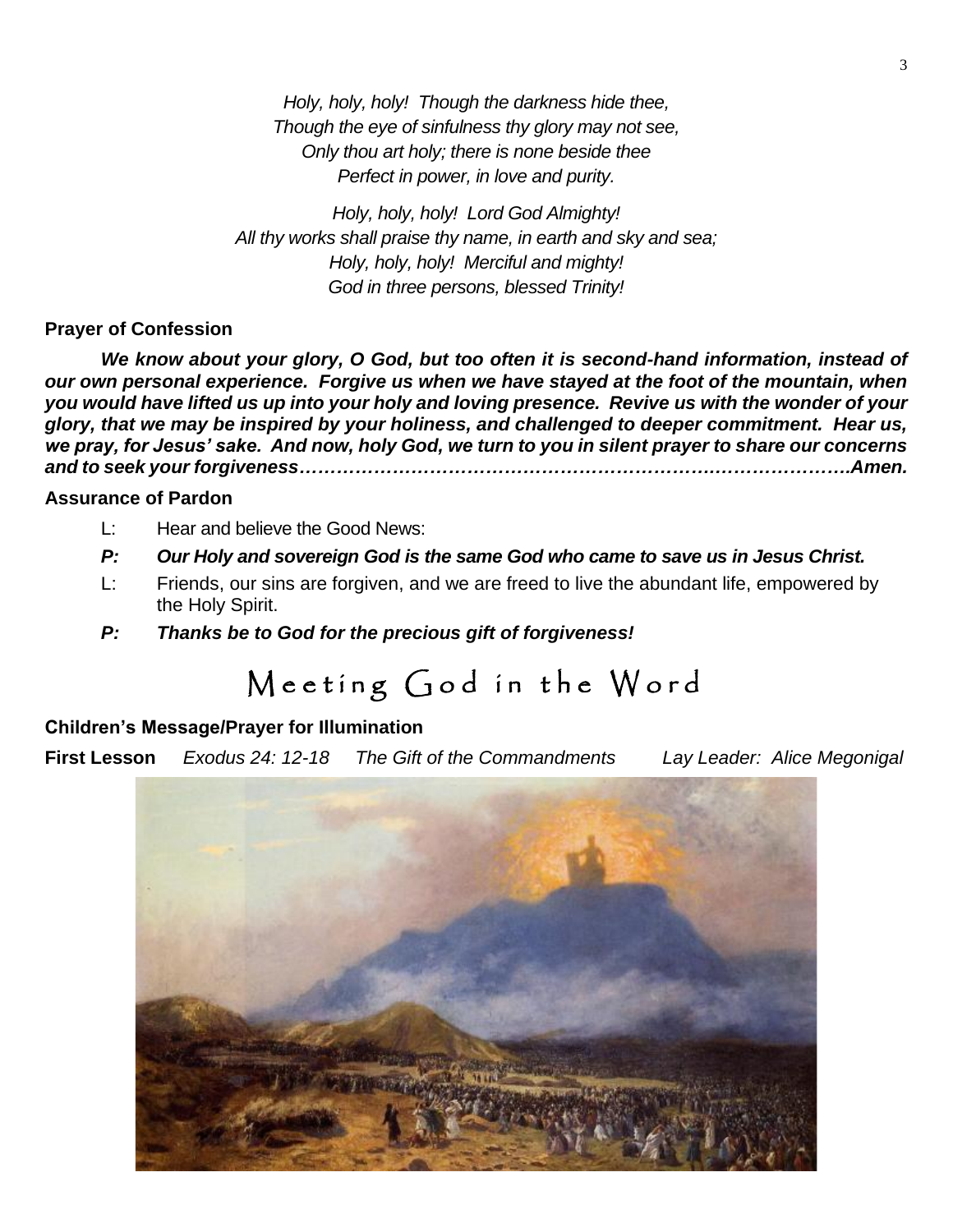*The Lord said to Moses, 'Come up to me on the mountain, and wait there; and I will give you the tablets of stone, with the law and the commandment, which I have written for their instruction.' So Moses set out with his assistant Joshua, and Moses went up into the mountain of God. To the elders he had said, 'Wait here for us, until we come to you again; for Aaron and Hur are with you; whoever has a dispute may go to them.'*

*Then Moses went up on the mountain, and the cloud covered the mountain. The glory of the Lord settled on Mount Sinai, and the cloud covered it for six days; on the seventh day he called to Moses out of the cloud. Now the appearance of the glory of the Lord was like a devouring fire on the top of the mountain in the sight of the people of Israel. Moses entered the cloud, and went up on the mountain. Moses was on the mountain for forty days and forty nights.*

#### L: This is the Word of the Lord. *P: Thanks be to God.*

**Special Music** *The Wonderful Grace of Jesus* The Bell Choir **Second Reading** *Matthew 17: 1-9 The Transfiguration Carol*



 *Six days later, Jesus took with him Peter and James and his brother John and led them up a high mountain, by themselves. And he was transfigured before them, and his face shone like the sun, and his clothes became dazzling white. Suddenly there appeared to them Moses and Elijah, talking with him. Then Peter said to Jesus, 'Lord, it is good for us to be here; if you wish, I will make three dwellings here, one for you, one for Moses, and one for Elijah.' While he was still speaking, suddenly a bright cloud overshadowed them, and from the cloud a voice said, 'This is my Son, the Beloved; with him I am well pleased; listen to him!' When the disciples heard this, they fell to the ground and were overcome by fear. But Jesus came and touched them, saying, 'Get up and do not be afraid.' And when they looked up, they saw no one except Jesus himself alone. As they were coming down the mountain, Jesus ordered them, 'Tell no one about the vision until after the Son of Man has been raised from the dead.'*

|               | L: This is the Word of the Lord. P: Thanks be to God.                                                       |  |
|---------------|-------------------------------------------------------------------------------------------------------------|--|
| <b>Sermon</b> | Is True Worship Really About Sticking Our Heads in the Clouds?                                              |  |
|               | Responding to the Word                                                                                      |  |
| <b>Hymn</b>   | We Have Come at Christ's Own Bidding<br>(tune: Come, Thou Long-Expected Jesus #2 Hyfrydol)                  |  |
|               | We have come at Christ's own bidding<br>To this high and holy place,<br>Where we wait with hope and longing |  |
|               | For some token of God's grace.<br>Here we pray for new assurance                                            |  |

*That our faith is not in vain, Searching like those first disciples For a sign both clear and plain.*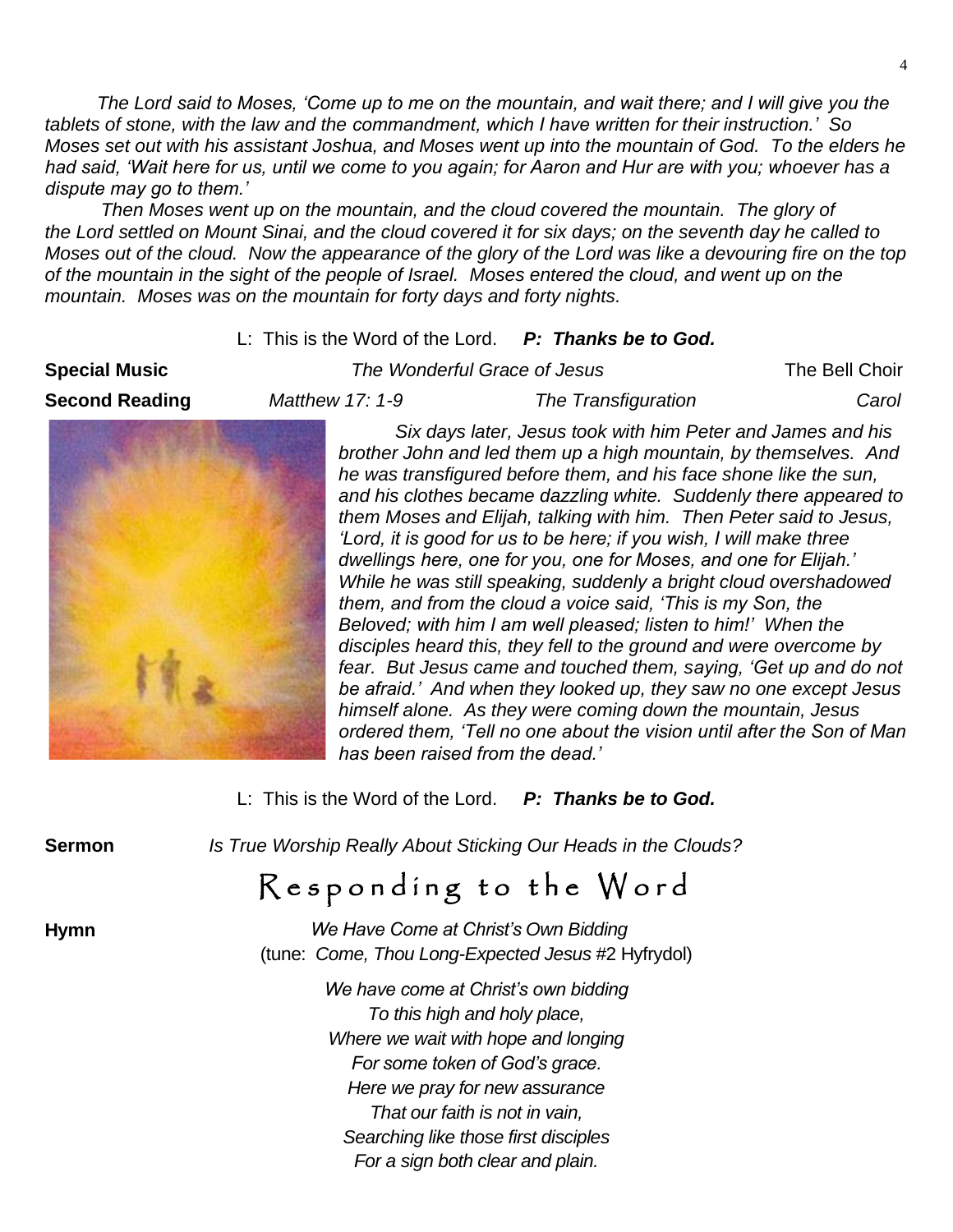*Light breaks through our clouds and shadows; Splendor bathes the flesh-joined Word; Moses and Elijah marvel As the heavenly voice is heard. Eyes and hearts behold with wonder How the law and prophets meet: Christ, with garments drenched in brightness, Stands transfigured and complete.*

*Strengthened by this glimpse of glory, Fearful lest our faith decline, We like Peter find it tempting To remain and build a shrine. But true worship gives us courage To proclaim what we profess, That our daily lives may prove us People of the God we bless.*

**Affirmation of Faith** pg. 14*Ecumenical Version of The Apostles' Creed*

*I believe in God, the Father Almighty, creator of heaven and earth.*

*I believe in Jesus Christ, God's only Son, our Lord, who was conceived by the Holy Spirit, born of the Virgin Mary, suffered under Pontius Pilate, was crucified, died, and was buried; he descended to the dead.* On the third day he rose again; he ascended into heaven, he is seated at the right hand of the *Father, and he will come to judge the living and the dead.*

*I believe in the Holy Spirit, the holy catholic church, the communion of saints, the forgiveness of sins, the resurrection of the body, and the life everlasting. Amen.*

#### **Prayers of the People and the Lord's Prayer**

Cares Chorus: *I cast all my cares upon you. I lay all of my burdens down at your feet. And anytime, I don't know what to do, I cast all my cares upon you.*

#### **The Call to Celebrate Our Gifts**

**+**Prayer of Dedication: Holy God, we give you thanks that you are not only Our loving Shepherd, but your are the Lamb as well. You know what it is like to try to follow the Shepherd's directions, and that we sometimes don't listen well. Thank you for all of your gifts to us and allow us to use them wisely. In your name we pray. Amen.

## Going Out to Serve

**Hymn # 274, G2G** *You, Lord, Are Both Lamb and Shepherd* (tune - #478, *Praise, My Soul, the King of Heaven*)

*1-You, Lord, are both Lamb and Shepherd. 3-You, who walk each day beside us, You, Lord, are both prince and slave.* Sit in power at God's side. *You, peacemaker and sword-bringer You, who preach a way that's narrow, Of the way you took and gave.* Here a love that reaches wide. *You, the everlasting instant; You, the everlasting instant; You, whom we both scorn and crave. You, who are our pilgrim guide.*